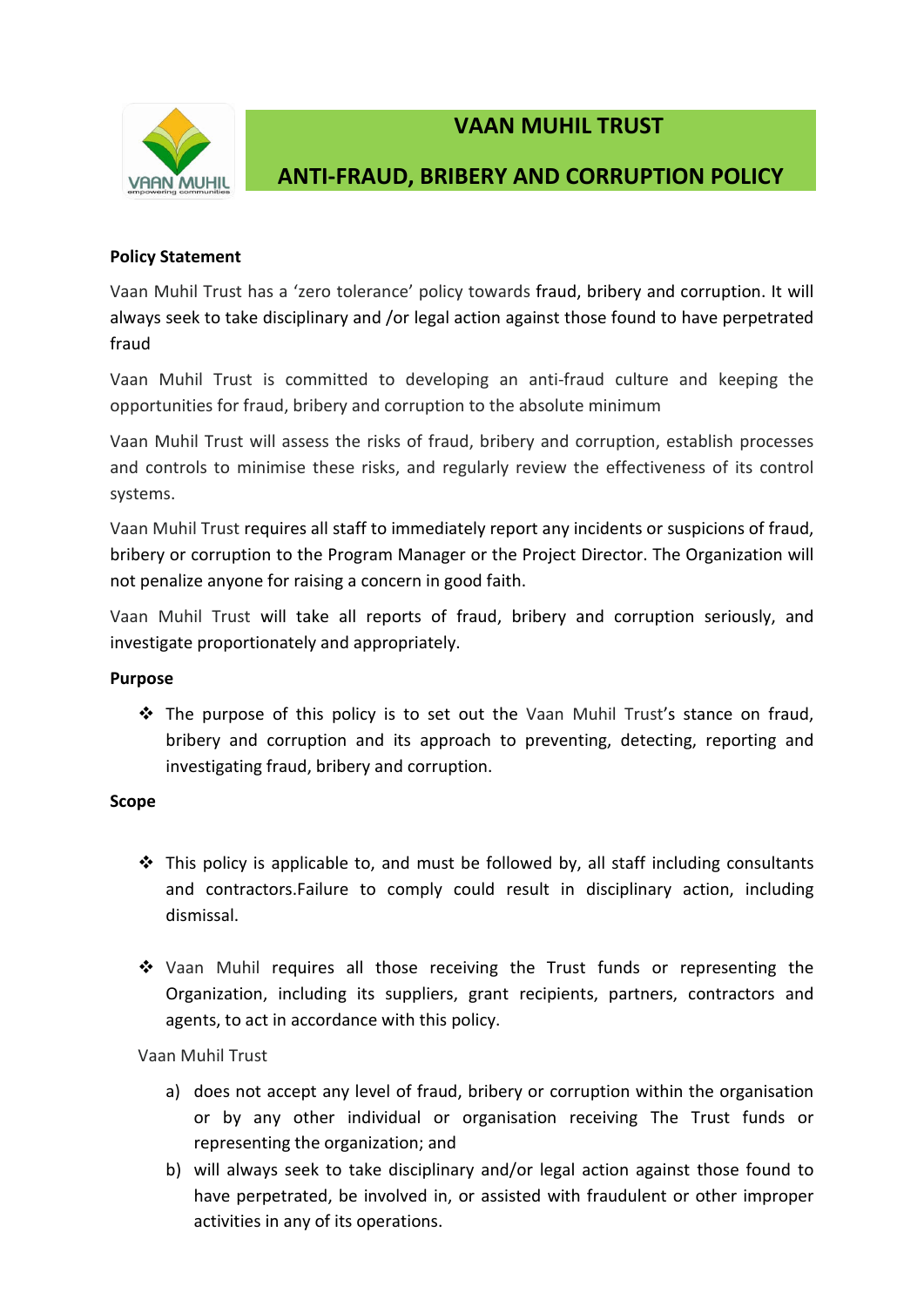$\div$  Vaan Muhil Trust requires all staff to act honestly and with integrity at all times and to safeguard the resources for which they are responsible.

# **Risk and internal control systems**

- Vaan Muhil Trust will seek to assess the nature and extent of its exposure to the risks of internal and external fraud, bribery and corruption. It will regularly review these risks, using information on actual or suspected instances of fraud, bribery and corruption to inform its review.
- $\cdot \cdot$  The organization will seek to put in place efficient and effective systems, procedures and internal controls to encourage an anti-fraud culture; prevent and detect fraud, bribery and corruption; and reduce the risks to an acceptable level.
- $\cdot \cdot$  The organization will seek to equip its staff with the skills, knowledge and expertise to manage its fraud risk effectively. It will provide adequate training to make staff aware of the risks of fraud, bribery and corruption, and of their responsibilities in preventing, detecting, and reporting it.
- The organization will make all those receiving the Trust funds or representing the organization, including its suppliers, grant recipients, partners, contractors and agents aware of this policy.
- \* The organization will work with relevant stakeholders, including comparable organizations, relevant regulators and government organizations to tackle fraud.
- $\cdot \cdot$  The organization will regularly review and evaluate the effectiveness of its systems, procedures and internal controls for managing the risk of fraud. It will do this through risk management and assurance processes and audit arrangements.

## **Reporting - internal**

- $\triangleleft$  All staff must immediately report any suspected or actual instances of fraud, bribery or corruption. This includes offers to pay bribes, solicitation of bribes and demands to make facilitation payments. Failure to report could result in disciplinary action.
- Reports should be made to the Program Manager or to the Director.
- $\cdot$  The organization will not penalize anyone for raising a concern in good faith, even if it turns out to be unfounded. Any member of staff who harasses or victimizes someone for raising a concern in good faith will themselves be subject to disciplinary action.
- $\div$  The organization will maintain a system for recording: all reports of actual or suspected fraud, bribery and corruption; the action taken; and the outcome of any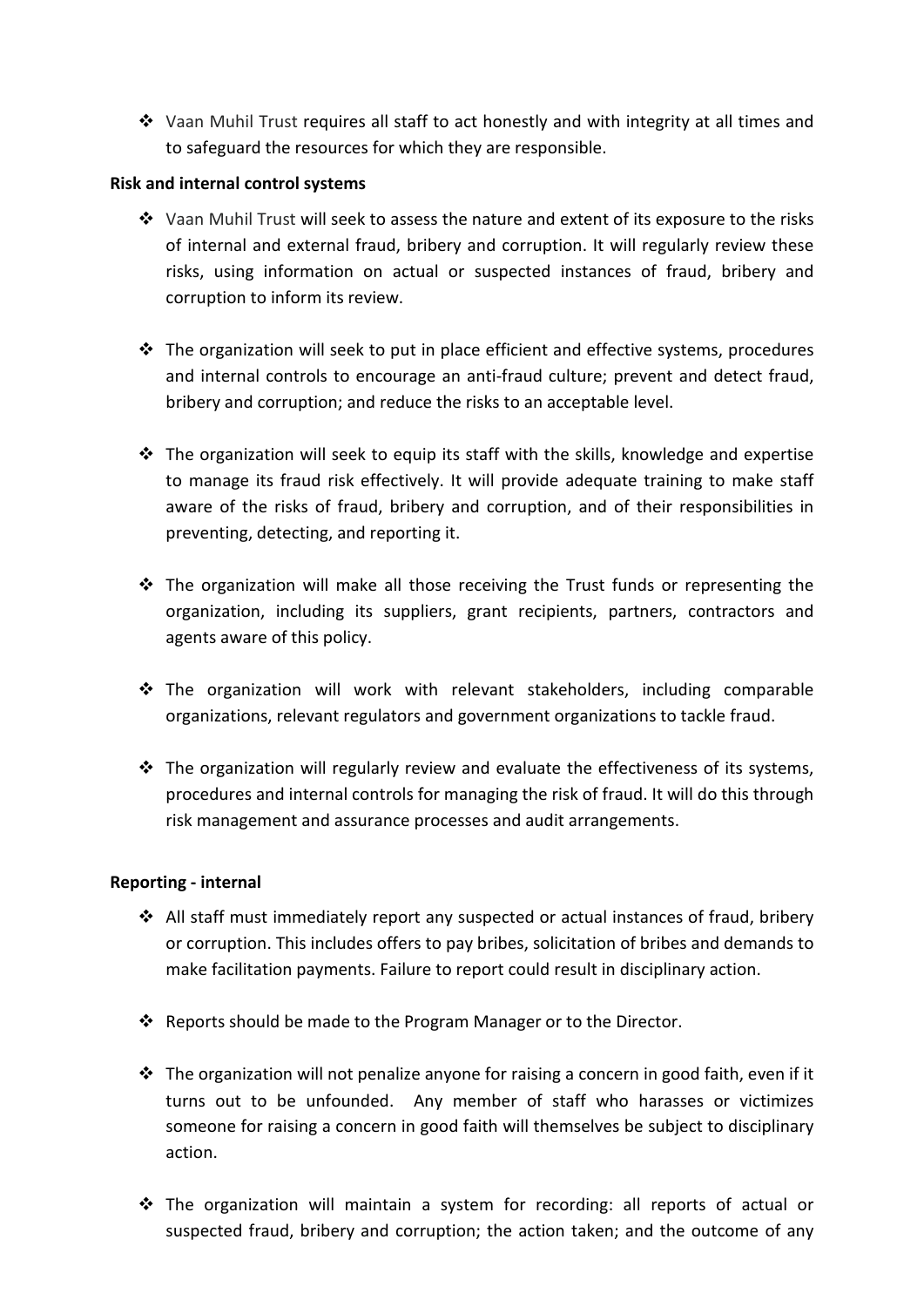investigation. It will use this information to inform its review of the risks and the effectiveness of its controls.

# **Reporting – external**

 The organization will fully meet its obligations to report fraud, bribery and corruption to third parties. The Fraud Response Plan sets out:the parties that suspected or actual fraud, bribery or corruption must be reported to; the nature and timing of the disclosure required; and who is responsible for making the report.

# **Investigation**

- The organization will take all reports of actual or suspected fraud, bribery and corruption seriously, and investigate proportionately and appropriately as set out in this policy and the Fraud Response Plan.
- The Fraud Response Plan sets out responsibilities for investigating fraud, bribery and corruption, the procedures for investigating, action to be taken and external reporting.
- $\div$  The organization will always seek to take disciplinary and/or legal action against those found to have perpetrated or assisted with fraudulent or other improper activities in any of its operations. For staff, this may include dismissal. It will also seek to recover any assets lost through fraud.

## **Specific risk mitigation measures**

- $\cdot \cdot$  To manage the exposure to bribery and corruption, all gifts and hospitality received by staff and given to Public Officials must be approved in line with the delegated authorities and recorded on the Gifts and Hospitality Register.
- Conflicts of interest are known to increase the risk of fraud. Therefore all staff who have an interest in an actual or potential supplier (whether personally, or through family members, close friends or associates) must report that conflict of interest to their manager.

# **Responsibilities**

 **The Counter Fraud Team**, consisting of Program Manager, the Project Director and one of the Board Members, is responsible for recording all instances of actual or suspected fraud, bribery and corruption, ensuring that they are investigated proportionately and appropriately, and reported to external parties. They are also responsible for providing advice and training to staff on preventing, detecting and investigating fraud.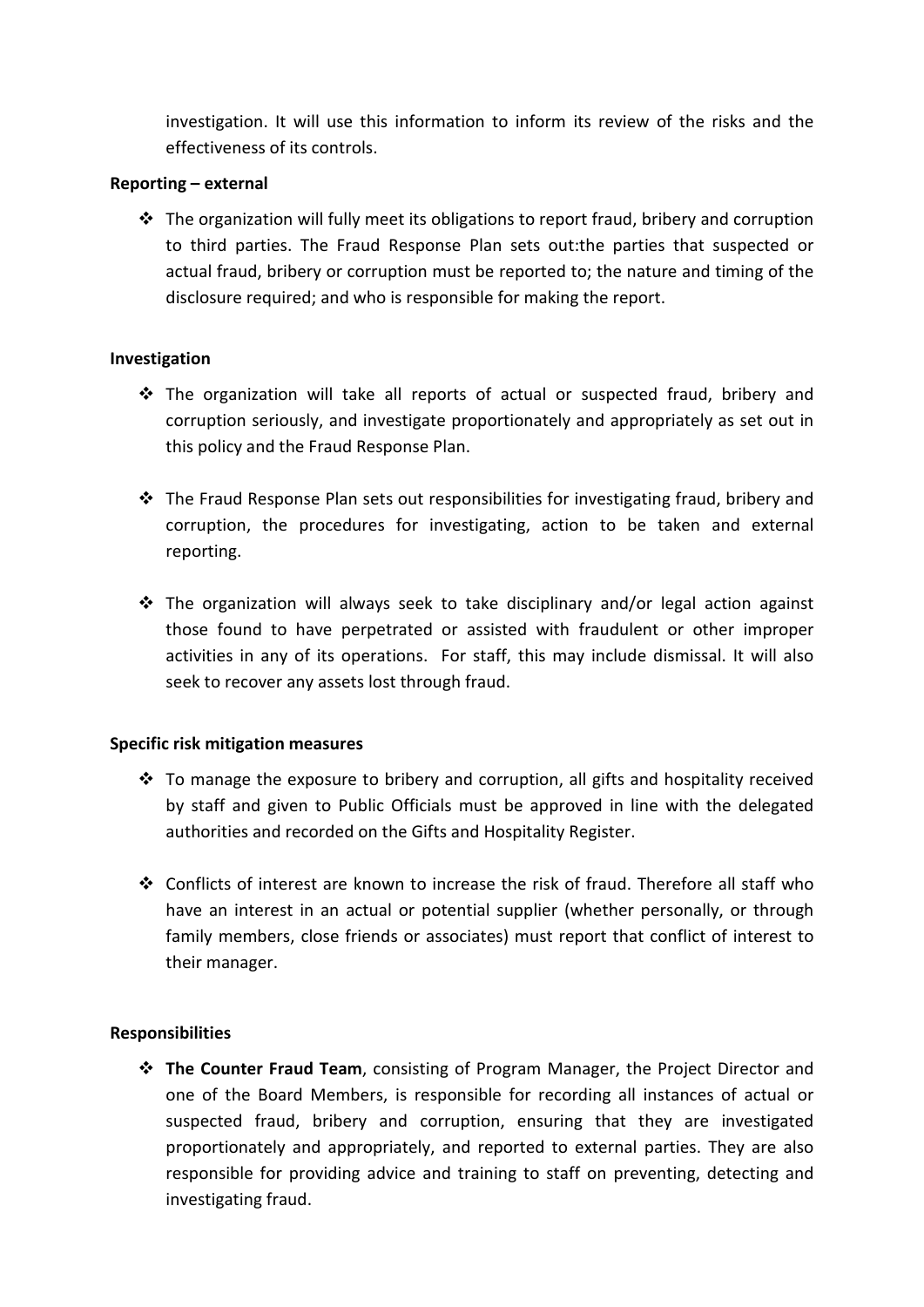**↑ All staff** are responsible for complying with this policy.

# **Definitions**

- **Fraud** is knowingly making an untrue or misleading representation with the intention of making a gain for oneself or another or causing a loss, or risk of loss, to another.
- **Bribery** is giving or offering someone a financial or other advantage to encourage that person to perform their functions or activities improperly, or to reward someone for having already done so.
- A **facilitation payment** is a type of bribe. An example is an unofficial payment or other advantage given to a public official to undertake or speed up the performance of their normal duties.
- **Corruption** is the misuse of entrusted power for personal gain. This would include dishonest or fraudulent behavior by those in positions of power, such as managers or government officials. It would include offering, giving and receiving bribes to influence the actions of someone in a position of power or influence, and the diversion of funds for private gain.
- A **conflict of interest** is where an individual has private interests that may or actually do influence the decisions that they make as an employee or representative of an organisation.

## **Examples of fraud relevant to the organization**

Procurement fraud:

- Staff colluding with suppliers and ordering and paying for goods or services that are not required and / or have not been delivered, or are charged at an excessive rate.
- Staff or third parties creating false invoices, receipts, purchase orders or supplier identities in order to obtain payment for goods and services that have not been supplied.
- Staff awarding a contract, or preferential terms, to a supplier in return for payments, personal discounts, commission or other benefits; or awarding a contract to a relative or other connected party.
- Fraud by false representation. A representation is false if it is untrue or misleading, and the person making it knows that it is, or might be, untrue or misleading.
- Fraud by failing to disclose information.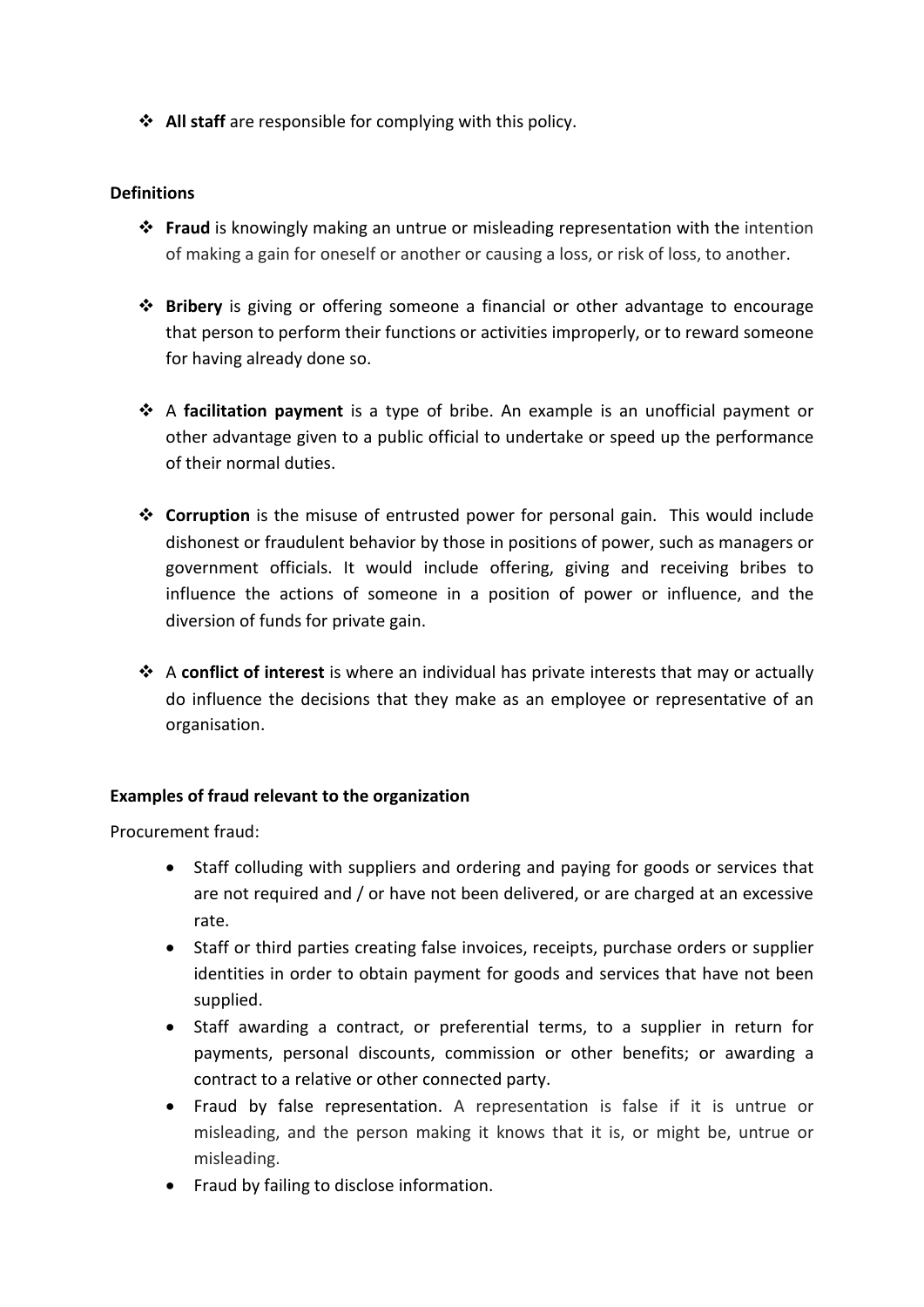Fraud by abuse of position. This applies to those occupying a position in which they are expected to safeguard, or not to act against, the financial interests of another person.

Fraudulently altering documents or records:

- Grant recipients not spending grant funds on purposes intended, or keeping funds for personal use, and falsifying records to support false claims.
- Staff issuing false receipts to customers in order to keep the funds paid for personal use.
- Staff or third parties altering vendor payment details to divert supplier payments to own bank account.
- Staff fraudulently altering accounting records.

Expenses fraud:

- Staff claiming expenses or allowances to which they are not entitled, including by falsifying receipts.
- Staff using office items for personal expenses.
- Staff using Trust assets, such as mobile phones, for their own personal use.
- Staff or contractors falsifying travel and subsistence or other expense claims.

Fraud involving impersonation:

- Staff or third parties impersonating the organization in order to extract fees for a service.
- Staff or third parties submitting false applications from real or fictional individuals or organisation for grants.

Payroll fraud:

- Staff creating non-existent employees for directing payments.
- Staff or temporary staff making false or inflated claims for overtime or flexible working.
- Offer, promise or give a financial or other advantage to another person with the intention of inducing them to perform their functions improperly, or to reward them for having done so.
- Request, agree to receive or accept a financial or other advantage as the reward for an improper function or activity.

## **Examples of bribes relevant to the organization:**

Advantages that could be offered as part of a bribe: